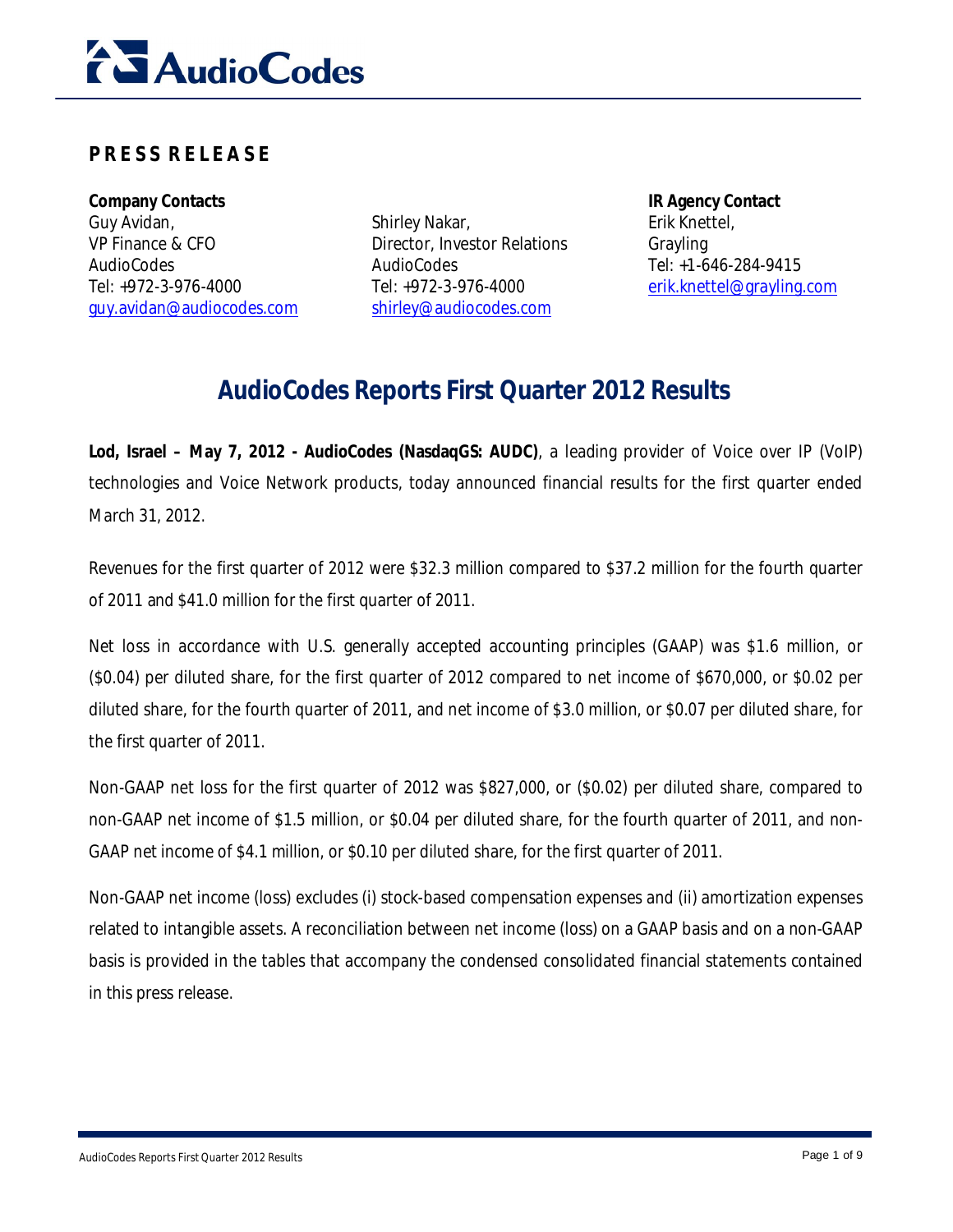# **AudioCodes**

In October 2011, AudioCodes' Board of Directors authorized a program to repurchase up to 4.0 million of the Company's Ordinary Shares, NIS 0.01 nominal (par) value, which is approximately 10% of the Company's outstanding shares. During the first quarter of 2012, the Company repurchased a total of approximately 692,000 shares at an aggregate cost of approximately \$2.5 million. As of March 31, 2012, approximately 1.9 million shares have been repurchased through the program since its inception at an aggregate cost of approximately \$6.5 million.

During the first quarter of 2012, net cash of \$623,000 was provided by operating activities compared to net cash of \$4.1 million provided by operating activities in the fourth quarter of 2011 and net cash of \$371,000 used in operating activities in the first quarter of 2011. Cash and cash equivalents, bank deposits and marketable securities were \$70.3 million as of March 31, 2012, compared to \$75.6 million as of December 31, 2011 and \$62.0 million as of March 31, 2011. The year-over-year net increase in cash balances includes new bank loans made to the Company during the second half of 2011 in the aggregate amount of \$23.8 million.

"AudioCodes' first quarter revenues were below our original forecast and reflected a faster than anticipated decline in our legacy business, a trend we believe will become less significant in the second half of 2012. These lower revenues reflect weakness in sales in North America including, among others, a decline in legacy OEM business and lower than anticipated government and technology sales. Aside from these headwinds, we saw continued solid demand for our core networking business line which represents about 80% of our overall business. Favorable product mix contributed to strong gross margin performance during the quarter. Strength in AudioCodes' cash flow from operations for the first quarter was also favorable, strengthening the balance sheet and allowing us to continue to execute on our active share repurchase program," commented Shabtai Adlersberg, Chairman, President and Chief Executive Officer of AudioCodes.

"As we look out on the landscape for our markets, we continue to see good opportunities in unified communications, the contact center market and IP business communications services. In the first quarter of 2012, we continued to introduce innovative products and services into some of the fastest growing segments of the VoIP market, such as the Enterprise Session Border Controller (E-SBC) space where AudioCodes has seen good momentum in growing sales and was recently ranked among the top three global public providers in a leading independent analysis. On the partner front, we continue to collaborate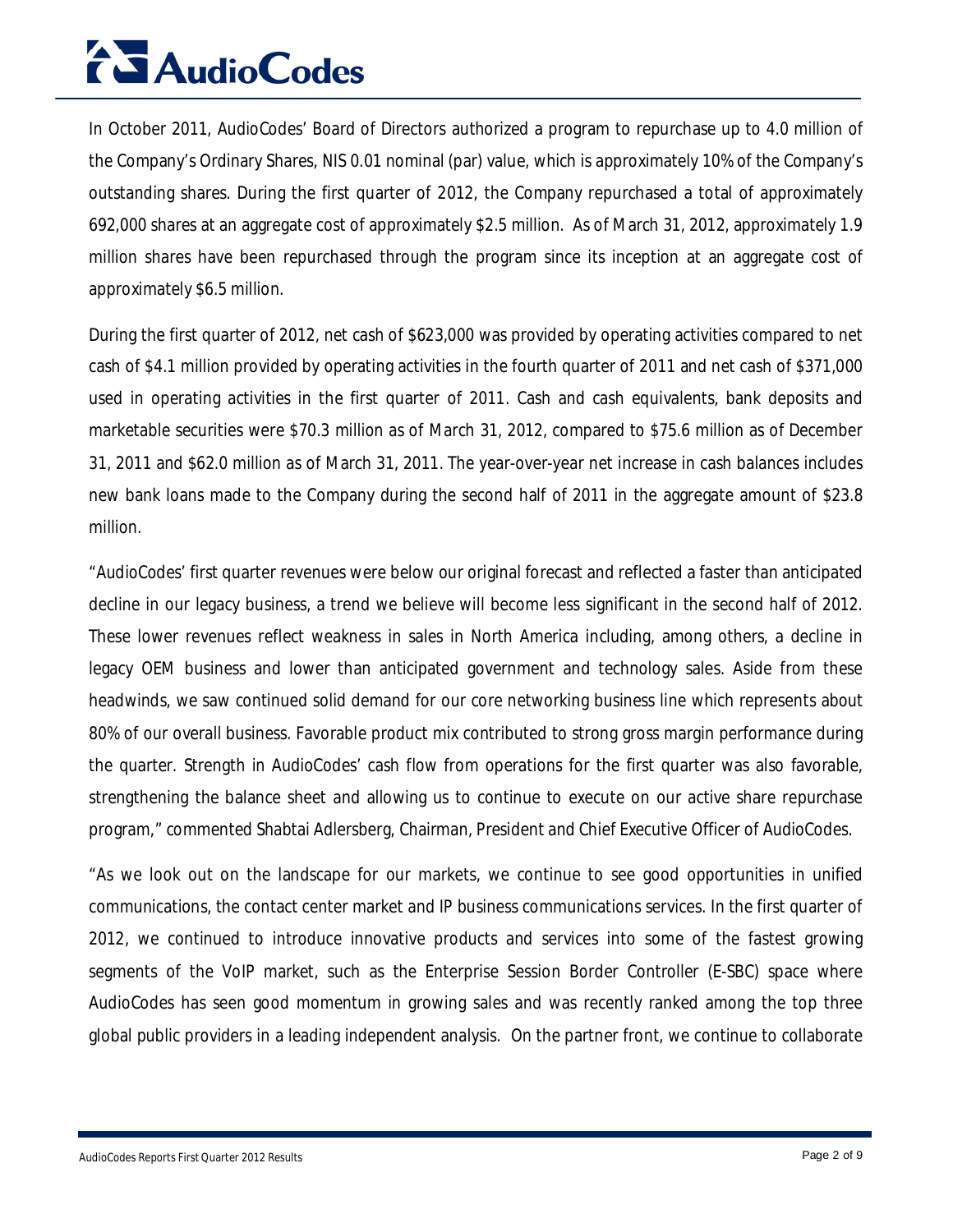# **AudioCodes**

with market leaders such as Microsoft and their unified communications Lync solution to leverage the longterm opportunity we see in the market for communication and collaboration and networked telephony," concluded Mr. Adlersberg.

#### **Conference Call & Web Cast Information**

AudioCodes will conduct a conference call at 9:00 A.M., Eastern Time today to discuss the Company's first quarter 2012 operating and financial results. The conference call will be simultaneously Web cast. Investors are invited to listen to the call live via Web cast at the AudioCodes corporate website at www.audiocodes.com.

#### **About AudioCodes**

AudioCodes Ltd. (NasdaqGS: AUDC) designs, develops and sells advanced Voice over IP (VoIP) and converged VoIP and Data networking products and applications to Service Providers and Enterprises. AudioCodes is a VoIP technology market leader focused on converged VoIP and data communications and its products are deployed globally in Broadband, Mobile, Enterprise networks and Cable. The Company provides a range of innovative, cost-effective products including Media Gateways, Multi-Service Business Gateways, Session Border Controllers (SBC), Residential Gateways, IP Phones, Media Servers and Value Added Applications. AudioCodes' underlying technology, VoIPerfectHD™, relies on AudioCodes' leadership in DSP, voice coding and voice processing technologies. AudioCodes' High Definition (HD) VoIP technologies and products provide enhanced intelligibility and a better end user communication experience in Voice communications. For more information on AudioCodes, visit http://www.audiocodes.com.

Statements concerning AudioCodes' business outlook or future economic performance; product introductions and plans and objectives related thereto; and statements concerning assumptions made or expectations as to any future events, conditions, performance or other matters, are "forward-looking statements'' as that term is defined under U.S. Federal securities laws. Forward-looking statements are subject to various risks, uncertainties and other factors that could cause actual results to differ materially from those stated in such statements. These risks, uncertainties and factors include, but are not limited to: the effect of global economic conditions in general and conditions in AudioCodes' industry and target markets in particular; shifts in supply and demand; market acceptance of new products and the demand for existing products; the impact of competitive products and pricing on AudioCodes' and its customers' products and markets; timely product and technology development, upgrades and the ability to manage changes in market conditions as needed; possible disruptions from acquisitions; the ability of AudioCodes to successfully integrate the products and operations of acquired companies into AudioCodes' business; and other factors detailed in AudioCodes' filings with the U.S. Securities and Exchange Commission. AudioCodes assumes no obligation to update the information in this release.

©2012 AudioCodes Ltd. All rights reserved. AudioCodes, AC, HD VoIP, HD VoIP Sounds Better, IPmedia, Mediant, MediaPack, OSN, SmartTAP, VMAS, VoIPerfect, VoIPerfectHD, Your Gateway To VoIP and 3GX are trademarks or registered trademarks of AudioCodes Limited. All other products or trademarks are property of their respective owners. Product specifications are subject to change without notice.

# Summary financial data follows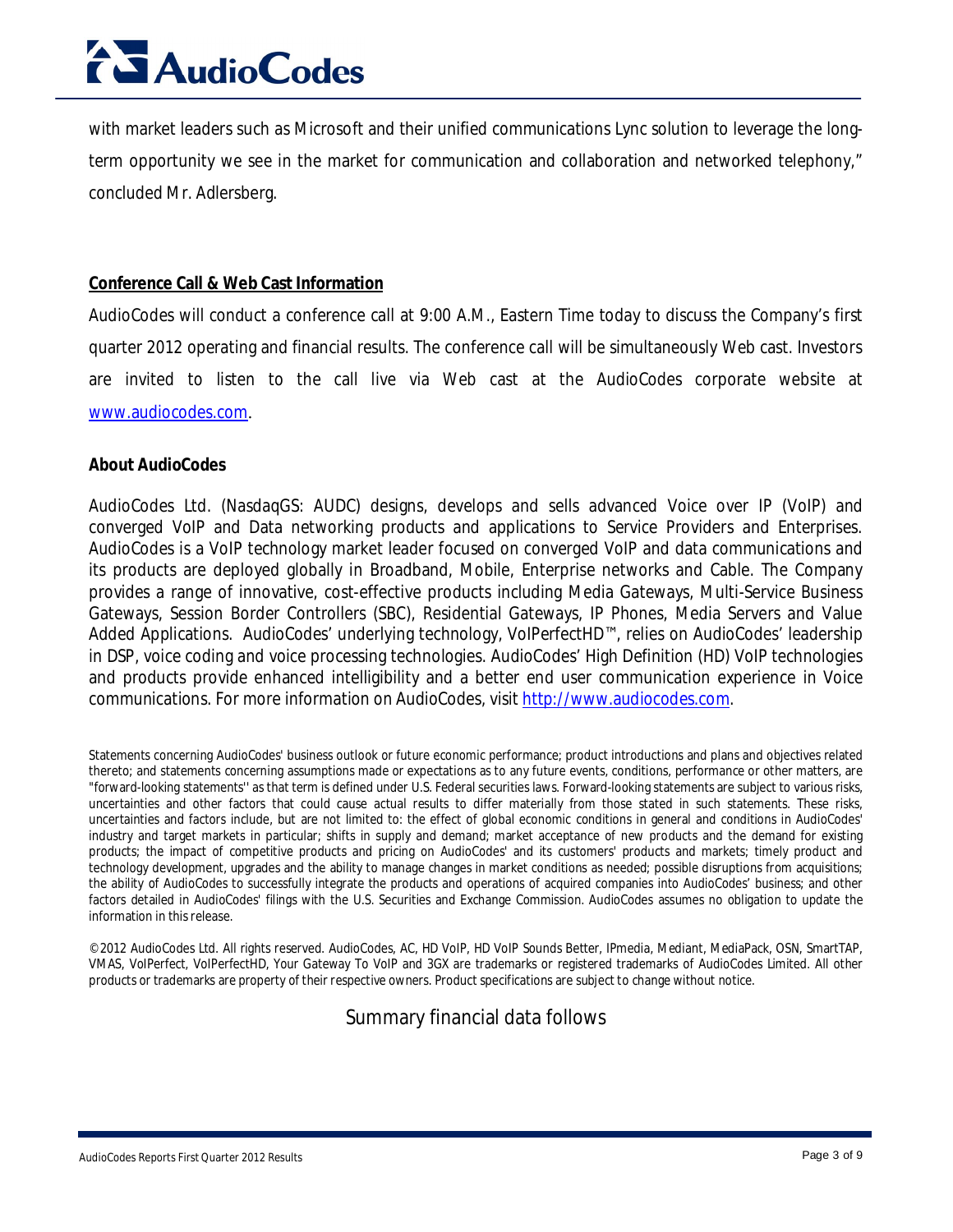

# **CONDENSED CONSOLIDATED BALANCE SHEETS**

### **U.S. dollars in thousands**

|                                                             | March 31,<br>2012<br><b>Unaudited</b> | December 31,<br>2011<br><b>Audited</b> |
|-------------------------------------------------------------|---------------------------------------|----------------------------------------|
| <b>ASSETS</b>                                               |                                       |                                        |
| <b>CURRENT ASSETS:</b>                                      |                                       |                                        |
| Cash and cash equivalents                                   | \$25,467                              | \$28,257                               |
| Short-term and restricted bank deposits                     | 12,201                                | 14,008                                 |
| Trade receivables, net                                      | 26,575                                | 30,923                                 |
| Other receivables and prepaid expenses                      | 6,553                                 | 4,822                                  |
| Deferred tax assets                                         | 2,600                                 | 2,600                                  |
| Inventories                                                 | 19,987                                | 20,415                                 |
| Total current assets                                        | 93,383                                | 101,025                                |
| LONG-TERM INVESTMENTS:                                      |                                       |                                        |
| Long-term and restricted bank deposits                      | 8,520                                 | 9,120                                  |
| Long-term marketable securities                             | 23,715                                | 23,823                                 |
| Investments in an affiliated company<br>Deferred tax assets | 1,261<br>2,600                        | 1,251<br>2,600                         |
| Severance pay funds                                         | 16,118                                | 15,410                                 |
| Total long-term assets                                      | 52,214                                | 52,204                                 |
|                                                             |                                       |                                        |
| PROPERTY AND EQUIPMENT, NET                                 | 3,595                                 | 3,368                                  |
| GOODWILL, INTANGIBLE ASSETS                                 |                                       |                                        |
| AND OTHER, NET                                              | 35,798                                | 36,080                                 |
| <b>Total assets</b>                                         | \$184,990                             | \$192,677                              |
| <b>LIABILITIES AND EQUITY</b>                               |                                       |                                        |
| <b>CURRENT LIABILITIES:</b>                                 |                                       |                                        |
| Current maturities of long-term bank loans                  | \$10,364                              | \$10,243                               |
| Trade payables<br>Other payables and accrued expenses       | 7,095<br>18,543                       | 12,362                                 |
| Deferred revenues                                           | 7,268                                 | 18,102<br>5,235                        |
| <b>Total current liabilities</b>                            | 43,270                                | 45,942                                 |
|                                                             |                                       |                                        |
| LONG-TERM LIABILITIES:                                      |                                       |                                        |
| Accrued severance pay                                       | 16,709                                | \$16,106                               |
| Long-term bank loans                                        | 20,436                                | 22,912                                 |
| Senior convertible notes                                    | 353                                   | 353                                    |
| Deferred revenues and other liabilities                     | 1,210                                 | 1,345                                  |
| Total long-term liabilities                                 | 38,708                                | 40,716                                 |
| Total equity                                                | 103,012                               | 106,019                                |
| Total liabilities and equity                                | \$184,990                             | \$192,677                              |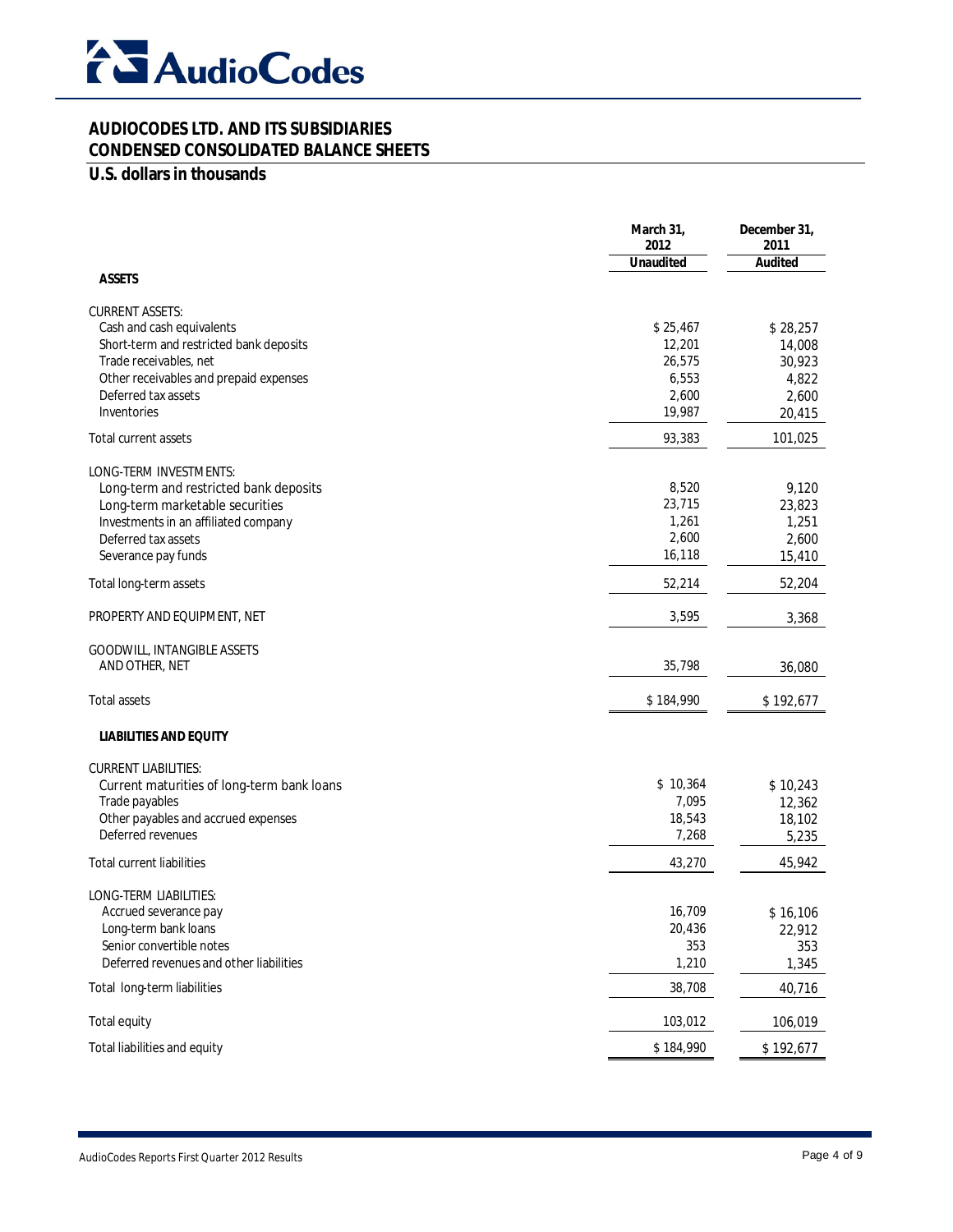

#### **CONDENSED CONSOLIDATED STATEMENTS OF OPERATIONS**

# **U.S. dollars in thousands, except per share data**

|                                                                                                                   | Three months ended<br>March 31, |                          |
|-------------------------------------------------------------------------------------------------------------------|---------------------------------|--------------------------|
|                                                                                                                   | 2012                            | 2011                     |
|                                                                                                                   | <b>Unaudited</b>                |                          |
| Revenues                                                                                                          | \$32,313                        | \$41,044                 |
| Cost of revenues                                                                                                  | 13,452                          | 17,022                   |
| Gross profit                                                                                                      | 18,861                          | 24,022                   |
| Operating expenses:<br>Research and development, net<br>Selling and marketing<br>General and administrative       | 8,118<br>10,496<br>1,959        | 8,534<br>10,221<br>2,132 |
| Total operating expenses                                                                                          | 20,573                          | 20,887                   |
| Operating income (loss)<br>Financial income, net                                                                  | (1, 712)<br>228                 | 3,135<br>216             |
| Income (loss) before taxes on income<br>Taxes on income, net<br>Equity in profit (losses) of affiliated companies | (1, 484)<br>(84)<br>10          | 3,351<br>(65)<br>(257)   |
| Net income (loss)                                                                                                 | \$(1,558)                       | \$3,029                  |
| Basic net earnings (loss) per share                                                                               | \$ (0.04)                       | \$0.07                   |
| Diluted net earnings (loss) per share                                                                             | \$ (0.04)                       | \$0.07                   |
| Weighted average number of shares used in computing basic net earnings per<br>share                               | 40,270                          | 41,331                   |
| Weighted average number of shares used in computing diluted net earnings per<br>share                             | 40,270                          | 42,284                   |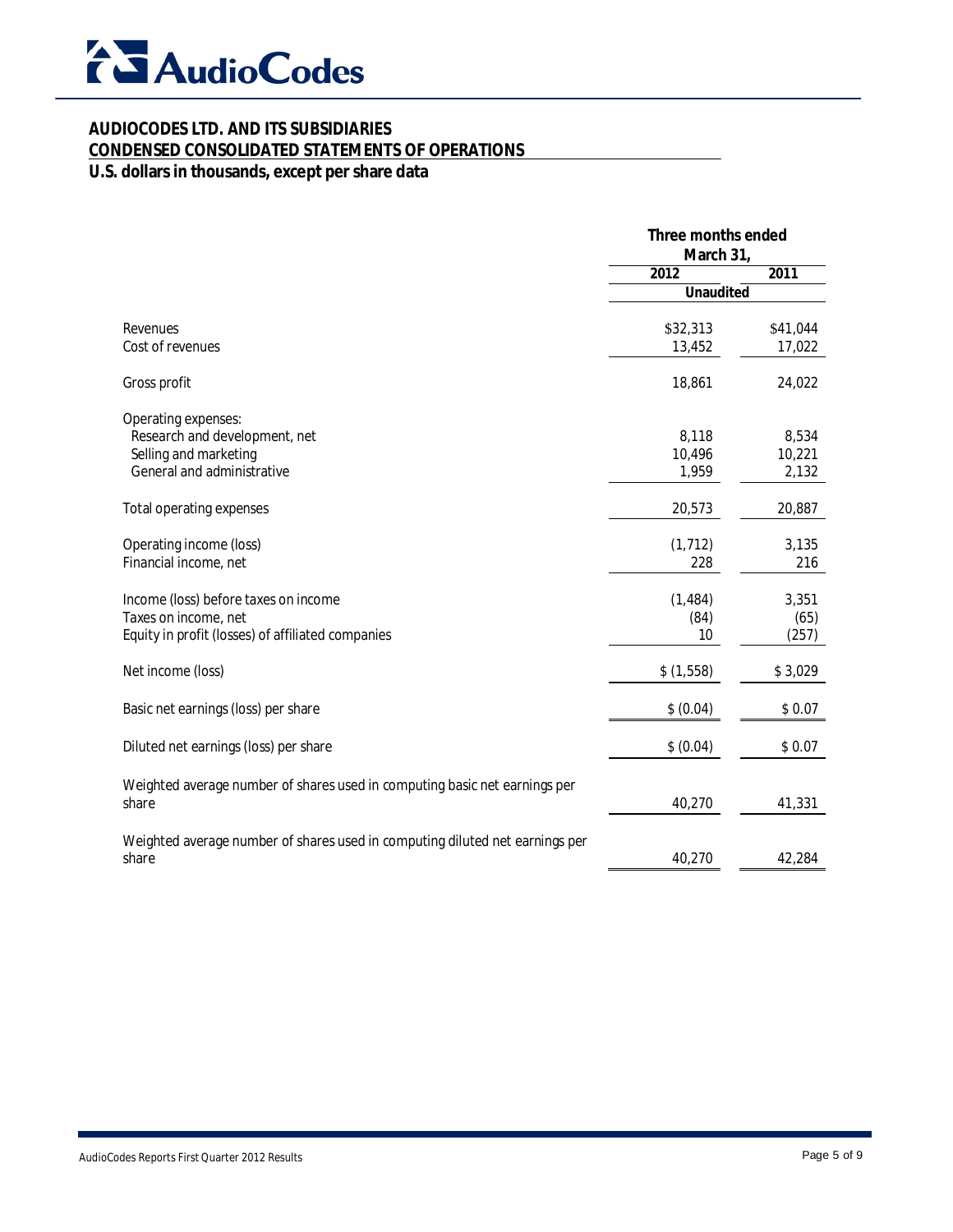

# **NON-GAAP PROFORMA STATEMENTS OF OPERATIONS**

### **U.S. dollars in thousands, except per share data**

|                                                                                                               | Three months ended<br>March 31, |          |
|---------------------------------------------------------------------------------------------------------------|---------------------------------|----------|
|                                                                                                               | 2012                            | 2011     |
|                                                                                                               | <b>Unaudited</b>                |          |
| Revenues                                                                                                      | \$32,313                        | \$41,044 |
| Cost of revenues (1) (2)                                                                                      | 13,223                          | 16,686   |
| Gross profit                                                                                                  | 19,090                          | 24,358   |
| Operating expenses:                                                                                           |                                 |          |
| Research and development, net (1)                                                                             | 7,982                           | 8,407    |
| Selling and marketing (1) (2)                                                                                 | 10,298                          | 9,783    |
| General and administrative (1)                                                                                | 1,791                           | 1,918    |
| Total operating expenses                                                                                      | 20,071                          | 20,108   |
| Operating income (loss)                                                                                       | (981)                           | 4,250    |
| Financial income, net                                                                                         | 228                             | 216      |
| Income (loss) before taxes on income                                                                          | (753)                           | 4,466    |
| Taxes on income, net                                                                                          | (84)                            | (65)     |
| Equity in profit (losses) of affiliated companies                                                             | 10                              | (257)    |
| Non-GAAP net income (loss)                                                                                    | \$ (827)                        | \$4,144  |
| Non-GAAP diluted net earnings (loss) per share                                                                | \$ (0.02)                       | \$0.10   |
| Weighted average number of shares used in computing non-GAAP diluted net<br>earnings per share (in thousands) | 40,270                          | 42,612   |

(1) Excluding stock-based compensation expenses related to options and restricted stock units granted to employees and others.

(2) Excluding amortization of intangible assets related to the acquisitions of Nuera, Netrake and CTI Squared.

**Note:** Non-GAAP measures should be considered in addition to, and not as a substitute for, the results prepared in accordance with GAAP. The Company believes that non-GAAP information is useful because it can enhance the understanding of its ongoing economic performance and therefore uses internally this non-GAAP information to evaluate and manage its operations. The Company has chosen to provide this information to investors to enable them to perform comparisons of operating results in a manner similar to how the Company analyzes its operating results and because many comparable companies report this type of information.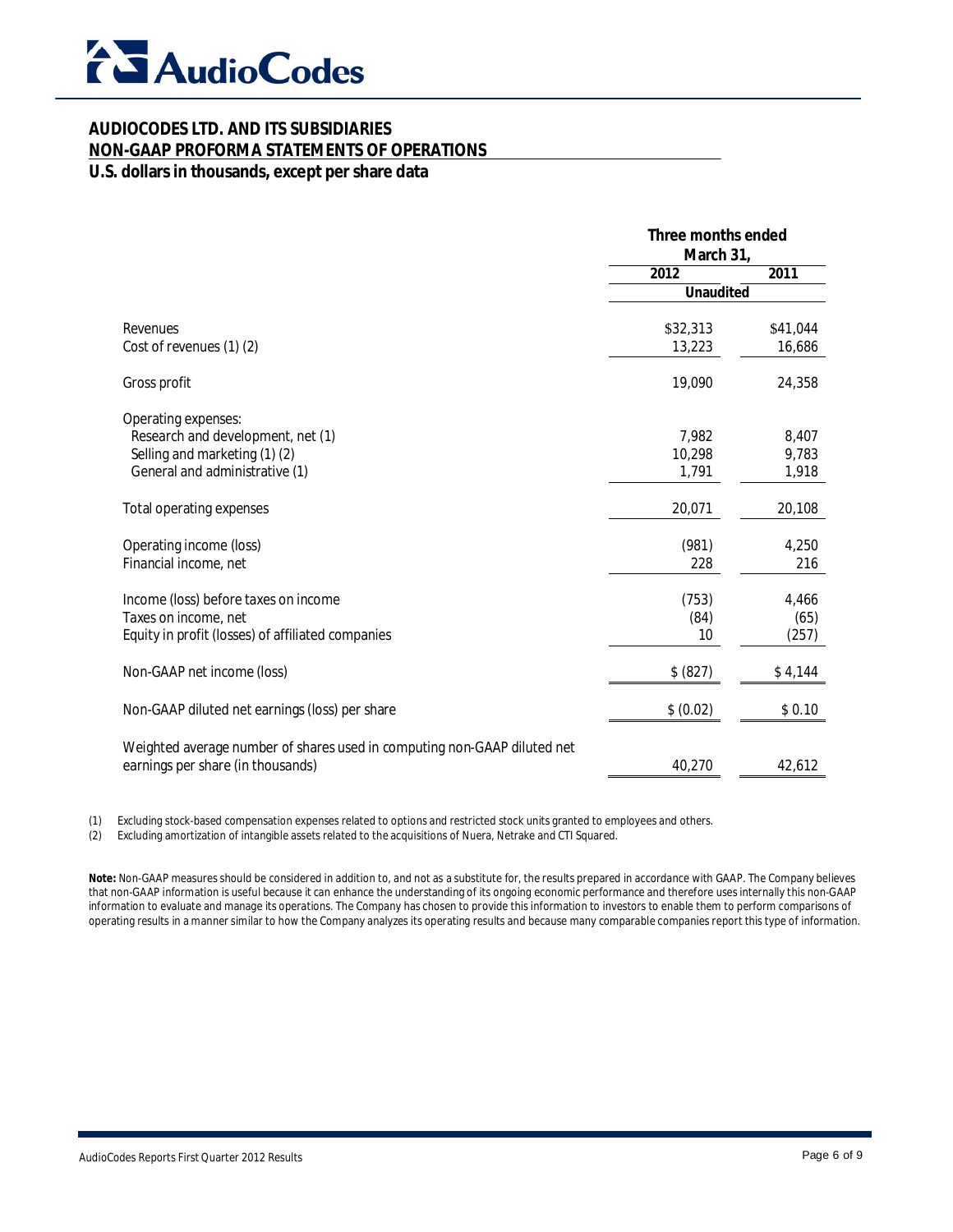

#### **RECONCILIATION BETWEEN GAAP NET INCOME AND NON-GAAP NET INCOME**

#### **U.S. dollars in thousands, except per share data**

|                                            | Three months ended<br>March 31, |         |
|--------------------------------------------|---------------------------------|---------|
|                                            | 2012                            | 2011    |
|                                            | <b>Unaudited</b>                |         |
| <b>GAAP Net income (loss)</b>              | \$(1,558)                       | \$3,029 |
| GAAP Diluted earnings (loss) per share     | \$ (0.04)                       | \$0.07  |
| Cost of revenues:                          |                                 |         |
| Stock-based compensation (1)               | 23                              | 27      |
| Amortization expenses (2)                  | 206                             | 309     |
|                                            | 229                             | 336     |
| Research and development, net:             |                                 |         |
| Stock-based compensation (1)               | 136                             | 127     |
| Selling and marketing:                     |                                 |         |
| Stock-based compensation (1)               | 122                             | 362     |
| Amortization expenses (2)                  | 76                              | 76      |
|                                            | 198                             | 438     |
| General and administrative:                |                                 |         |
| Stock-based compensation (1)               | 168                             | 214     |
| Non-GAAP Net income (loss)                 | \$ (827)                        | \$4,144 |
| Non-GAAP Diluted earnings (loss) per share | \$ (0.02)                       | \$0.10  |

(1) Stock-based compensation expenses related to options and restricted stock units granted to employees and others.

(2) Amortization of intangible assets related to the acquisitions of Nuera, Netrake and CTI Squared.

**Note:** Non-GAAP measures should be considered in addition to, and not as a substitute for, the results prepared in accordance with GAAP. The Company believes that non-GAAP information is useful because it can enhance the understanding of its ongoing economic performance and therefore uses internally this non-GAAP information to evaluate and manage its operations. The Company has chosen to provide this information to investors to enable them to perform comparisons of operating results in a manner similar to how the Company analyzes its operating results and because many comparable companies report this type of information.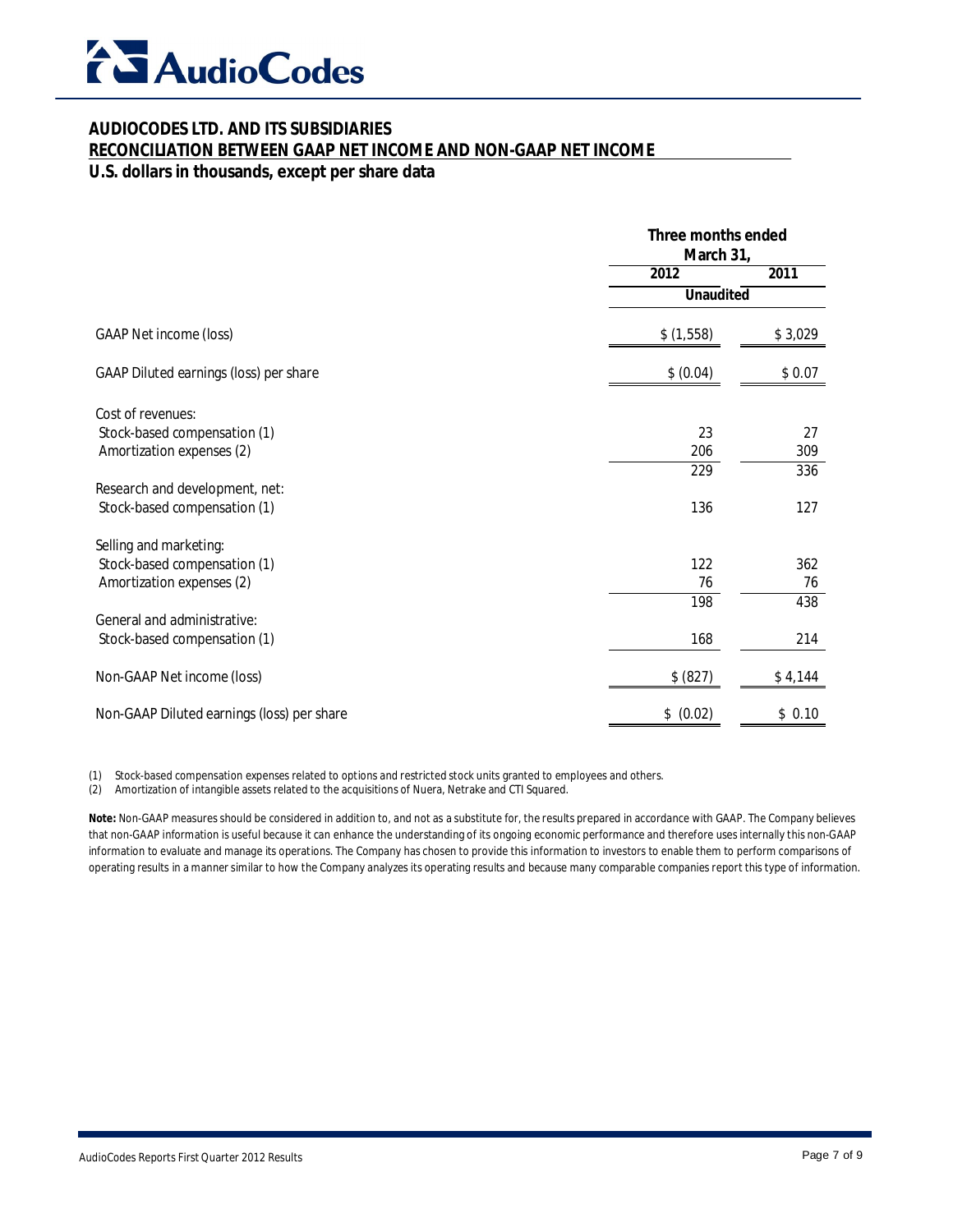

#### **AUDIOCODES LTD. AND ITS SUBSIDIARIES CONDENSED CONSOLIDATED STATEMENT OF CASH FLOWS**

#### **U.S. dollars in thousands**

|                                                                                               | Three months ended<br>March 31, |              |
|-----------------------------------------------------------------------------------------------|---------------------------------|--------------|
|                                                                                               | 2012                            | 2011         |
|                                                                                               | <b>Unaudited</b>                |              |
| Cash flows from operating activities:                                                         |                                 |              |
| Net income (loss)                                                                             | \$(1,558)                       | \$3,029      |
| Adjustments required to reconcile net income to net cash provided by operating<br>activities: |                                 |              |
| Depreciation and amortization                                                                 | 706                             | 922          |
| Amortization of marketable securities premiums and accretion of discounts, net                | 108                             | 87           |
| Equity in losses (profits) of affiliated companies                                            | (10)                            | 257          |
| Increase (decrease) in accrued severance pay, net                                             | (105)                           | 99           |
| Stock-based compensation expenses                                                             | 449                             | 1,140        |
| Decrease (increase) in accrued interest on loans, marketable securities, bank                 |                                 |              |
| deposits and structured notes                                                                 | 3                               | (178)        |
| Decrease (increase) in trade receivables, net                                                 | 4,348                           | $(*)(1,860)$ |
| Increase in other receivables and prepaid expenses                                            | (1, 433)                        | (3,043)      |
| Decrease in inventories                                                                       | 428                             | $(*)1,037$   |
| Decrease in trade payables                                                                    | (5, 267)                        | (450)        |
| Increase in deferred revenues                                                                 | 2,273                           | $(*)2,753$   |
| Increase (decrease) in other payables and accrued                                             |                                 |              |
| Expenses and other liabilities                                                                | 681                             | (4, 164)     |
| Net cash provided by (used in) operating activities                                           | 623                             | (371)        |
| Cash flows from investing activities:                                                         |                                 |              |
| Purchase of marketable securities                                                             |                                 | (24, 402)    |
| Short-term bank deposits, net                                                                 | 1,807                           | 1,023        |
| Proceeds from long-term bank deposits                                                         | 600                             |              |
| Purchase of property and equipment                                                            | (651)                           | (525)        |
| Net cash provided by (used in) investing activities                                           | 1,756                           | (23, 904)    |

(\*) Reclassified